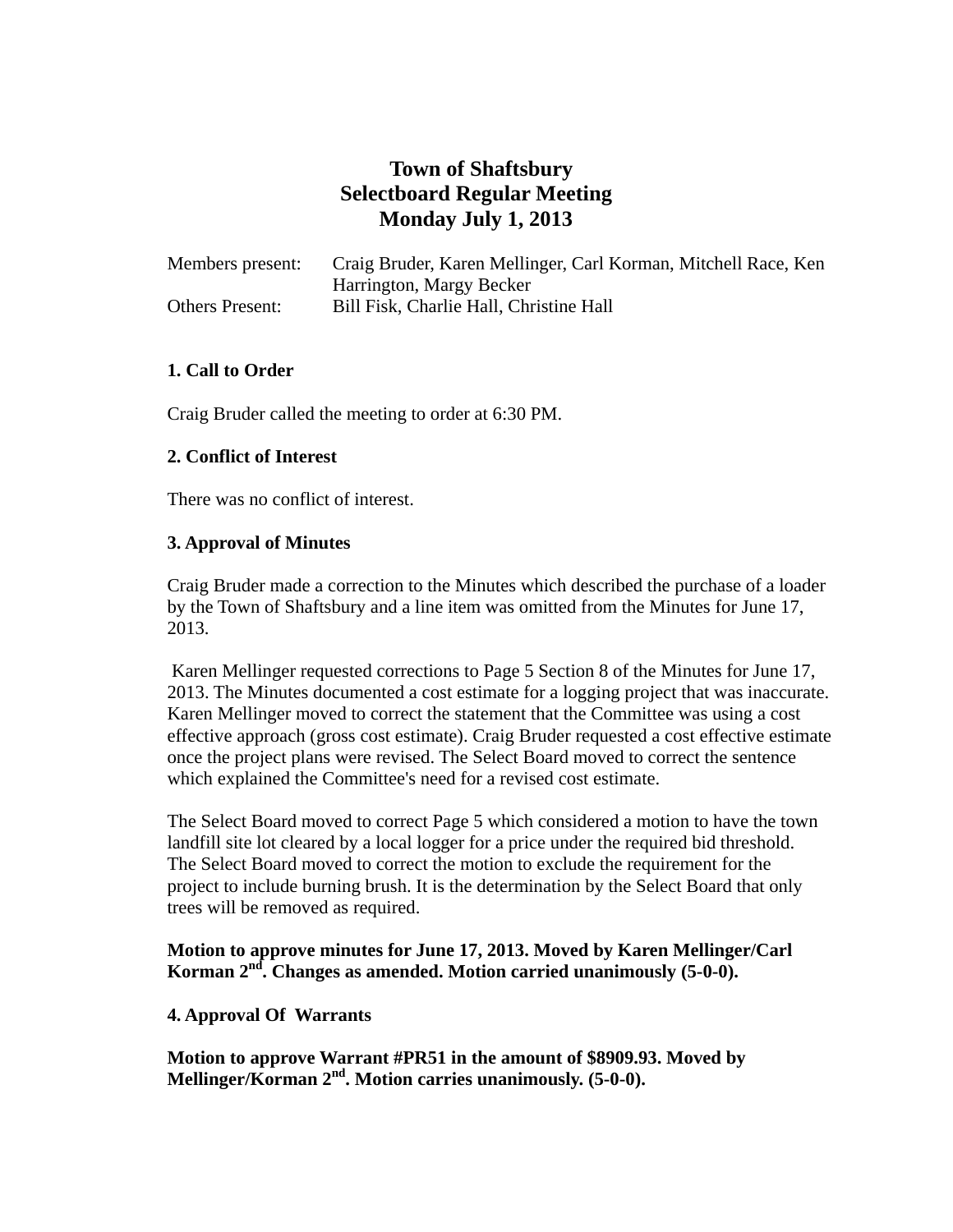**Motion to approve Warrant PRW52 in the amount of \$9476.69. Moved by Mellinger/Korman. Motion carries unanimously. (5-0-0).** 

 **Motion to approve Warrant PR51R in the amount of \$116.20. Moved by Mellinger/Korman 2nd . Motion carries unanimously. (5-0-0).** 

 **Motion to approve Warrant PR52R in the amount of \$6205.35. Moved by Mellinger/ Korman 2nd. Motion carries unanimously. (5-0-0).**

**Check Warrant #1 in the amount \$118. Moved by Mellinger/Korman 2nd. Motion Carries unanimously. (5-0-0).**

 **Items of interest over \$1,000:** Bennington County (Tax), Bennington County Sheriff, Green Mountain Power, H.L. Fuels, John Deere Credit, Kansas State Bank, Shea Monuments, USPS, West oil Company.

#### **5. Announcements**

Mitchell Race announced that the Historical Society will be hosting weekly meetings at the Galusha House to prepare for the upcoming Harvest Festival.

 Carl Korman announced that he received a telephone call which involved a serious drainage issue on West Mountain Road. Carl Korman moved to request that the Select Board list the issue as an agenda item for future discussion. Craig Bruder and Karen Mellinger acknowledged that they were aware of the issues surrounding West Mountain Road and also agreed that more discussion was warranted at a future meeting.

Karen Mellinger commended Tim Scoggins and Larry Johnson for their continued efforts to lower the speed limit through the main artery of Shaftsbury on Route 7A. She reported that the State agreed to lower the Village speed limit and that new 25 MPH signs will be installed from Cleveland Avenue to the intersection that crosses Route 67 & Route 7A. Craig Bruder commended the effort.

 Margy Becker announced that the Board of Listers formally mailed out a notice of grievances for July  $18<sup>th</sup>$ , 2013. The telephone number for property grievances is 442-5740.

 Margy Becker announced that the Town Transfer Station will be closed on Thursday July  $4<sup>th</sup>$ , 2013. It will re-open on the following Saturday July  $6<sup>th</sup>$ , 2013. Margy Becker announced that there has been a great turnout for the purchase of new access permits.

Margy Becker noted the amount of rainfall has led to issues with drainage and water runoff in the town. The Select Board requested that residents remain patient and to promptly report issues within their area.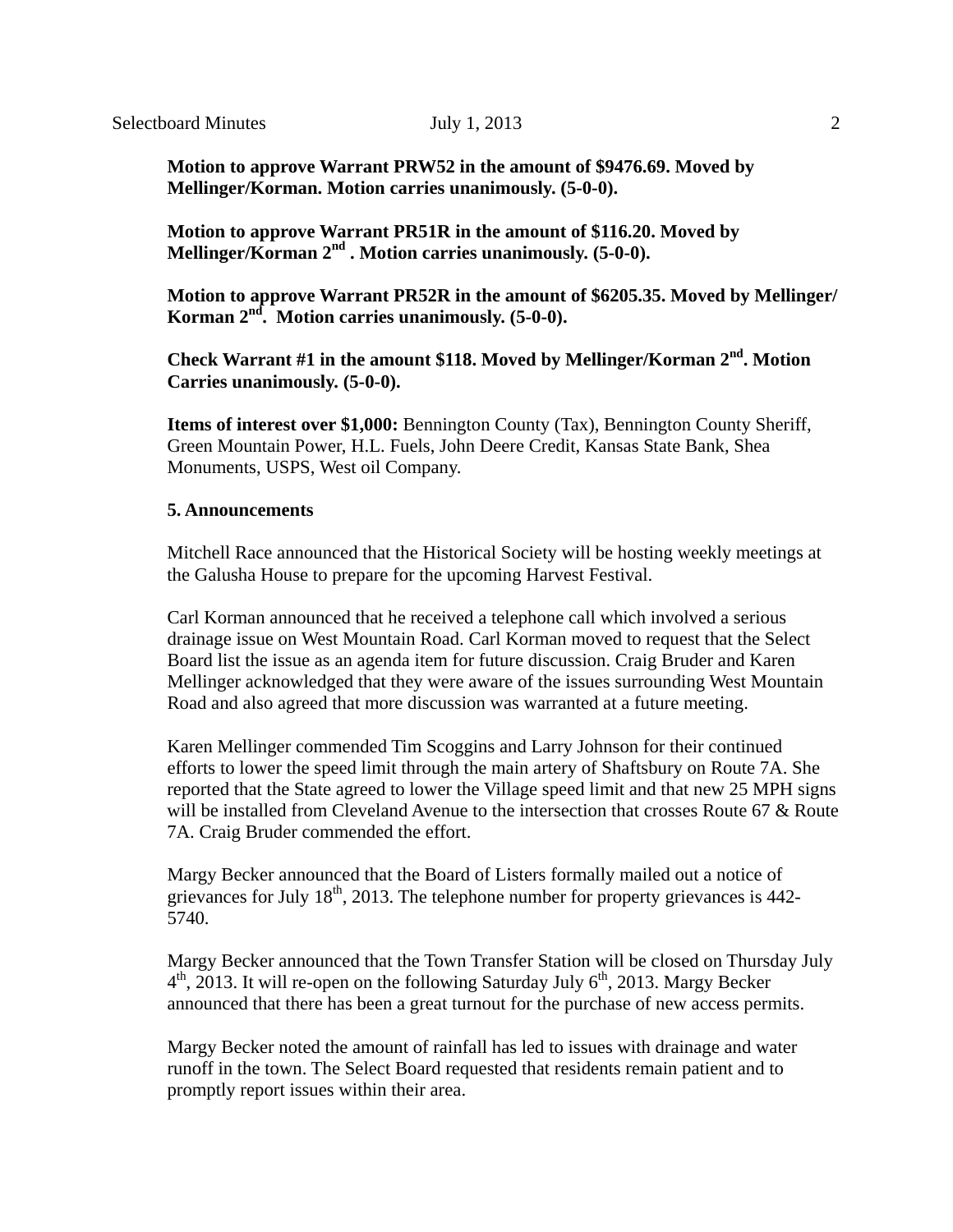#### **6. Public Comments**

Karen Mellinger addressed a question from the public about a request for a stop light in the Village at the intersection of Rte 7A and Buck Hill Road and Church Sreet. Karen Mellinger stated the State will not agree to a stoplight at that location, and that similar requests have been denied in the past. Craig Bruder and Carl Korman expressed interest in having questions about the area analyzed for further evaluation.

Craig Bruder suggested the Town consider restricting turning movements from 3P.M. to 3:45P.M.

 Charles and Christine Hall of West Mountain Road explained to the Select Board their issue with water runoff along their property. Charles Hall would like to examine area and find a solution to the problem by working with the Select Board. Karen Mellinger acknowledged that the Town had collaborated with the Hall residence in the past. Carl Korman requested to the Select Board that the issue be added to the agenda in the future.

#### **7. Approval of Tax Anticipation Note FY2014**

Bill Fisk requested the Selectboard's approval to secure a line of credit for the Town with the anticipation that the line of credit would be covered by the taxes owed to the Town which are to be collected later in the year. He stated the line of credit will be set at \$400,000. The interest rate was set at 1.3% last year. This year's interest rate will be slightly reduced.

## **Motion to approve a tax anticipation note for \$400,000. Moved by Mellinger/Korman 2nd. Motion carries unanimously (5-0-0).**

# **8. Parking Ordinance 2nd reading**

 The Select Board revisited the no parking ordinance along Buck Hill Road, and along the north end of Church Street. The Select Board announced that no parking signs were established and that some were replaced for general deficiencies. The Select Board announced the town added no parking signs on Dunham Avenue along its south side.

 The Select Board discussed the violations section of the ordinance, as Margy Becker noted that violations were handled exclusively through the Judicial Bureau. The Select Board sought to clarify the language that described penalties and waiver fines.

#### **9. Parcel Mapping**

The Select Board noted that it had tabled action to approve the contract with Cartographic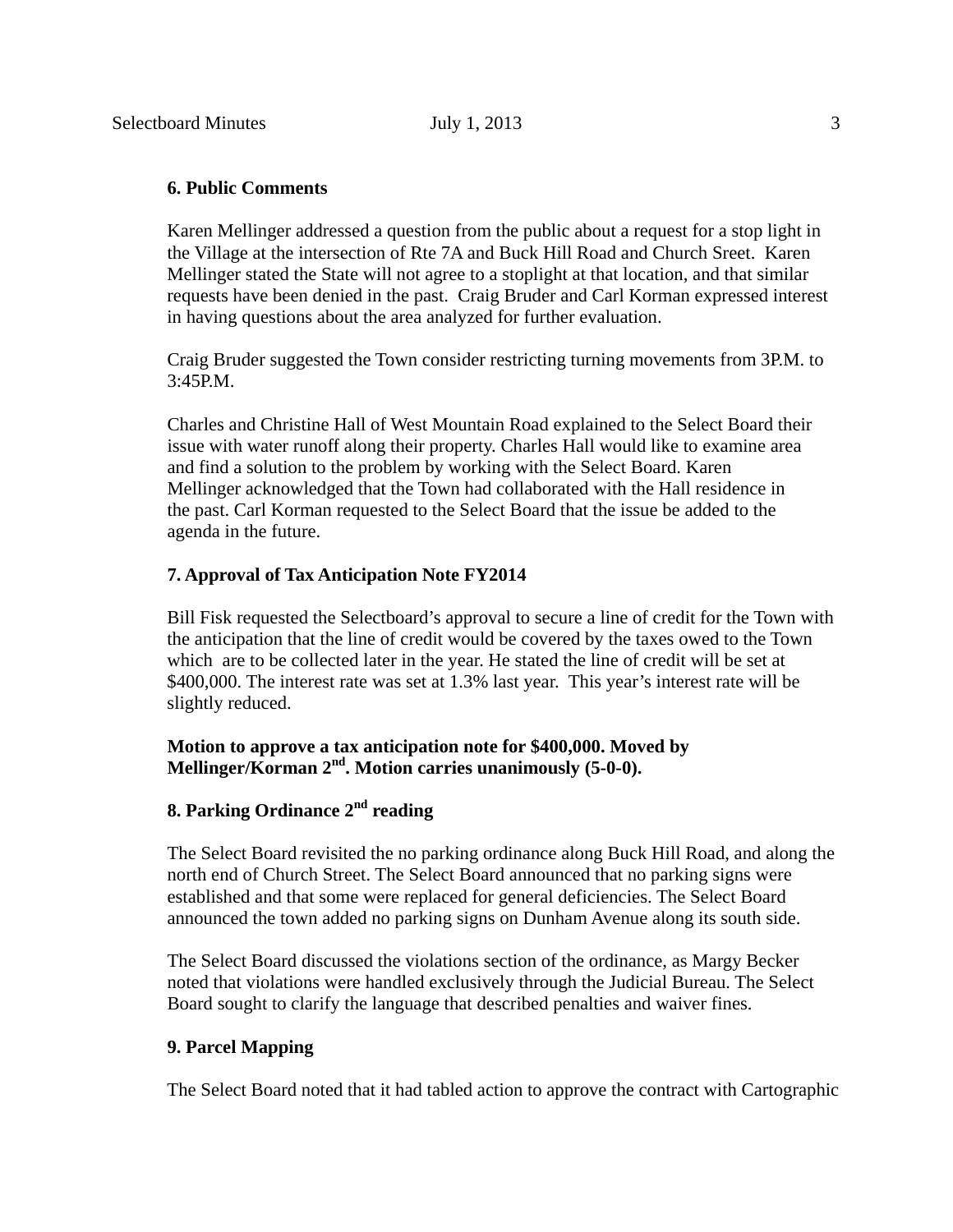Technologies on June  $17<sup>th</sup>$ , 2013. Carl Korman stated the contract had been missing key language and failed to interpret conditions and provisions properly. Carl Korman announced that he is satisfied with the modifications to the contract.

# **Motion to execute the contract with Cartographic Technologies. Moved by Korman/ Harrington 2nd. Motion carries unanimously (5-0-0)**

# **10. Discussion of Highway Department Co-Liaison**

The Select Board reviewed a request and petition submitted by Select Board member Ken Harrington to become co-liaison of the road crew for the Town of Shaftsbury. Craig Bruder announced Ken Harrington had submitted his petition to be appointed as coliaison to the Highway Department. He thanks the residents who signed the petition, citing their rights as citizens to be heard.

Craig Bruder outlined the primary role of liaison to the Select Board. He noted that the liaison's primary role involves providing key information to the Board in order benefit the Select Board's decision-making process. Craig Bruder indicated that the liaison has no formal authority to direct or dictate actions of parties to which they are liaisons.

 Karen Mellinger commended Craig Bruder on the explanation of liaison and their responsibilities and advised the Select Board that the appointment could complicate the Select Board liaison role and result in authority issues in the future.

Carl Korman commended Ken Harrington for his use of the democratic process and then provided additional comments concerning the responsibilities of the Select Board liaisons. He announced that it would be in the best interest of the town to continue with its current protocol in handling the issues of the town. He also cited that operations and management oversight has typically been the vested interest of the Town Administrator.

 Ken Harrington addressed the Select Board and noted that his primary goal as liaison of the Highway Dept. would be improve areas that could be more efficient. Margy Becker commended Ken Harrington for his valuable expertise and acknowledged that she has been in contact with him in response to complaints regarding highway conditions.

Karen Mellinger noted that the Select Board had been in close contact with the Highway Dept. Foreman. Karen Mellinger suggested Terry Stacy resume his monthly reports to the Select Board.

Karen Mellinger said residents have noticed that the Highway Dept. has been proactive in its projects around town. She cited Ken Harrington's expertise as being helpful to the Select Board. Craig Bruder and Mitchell Race were in agreement with Karen Mellinger.

## **11. Highway Truck Body – Bid Award**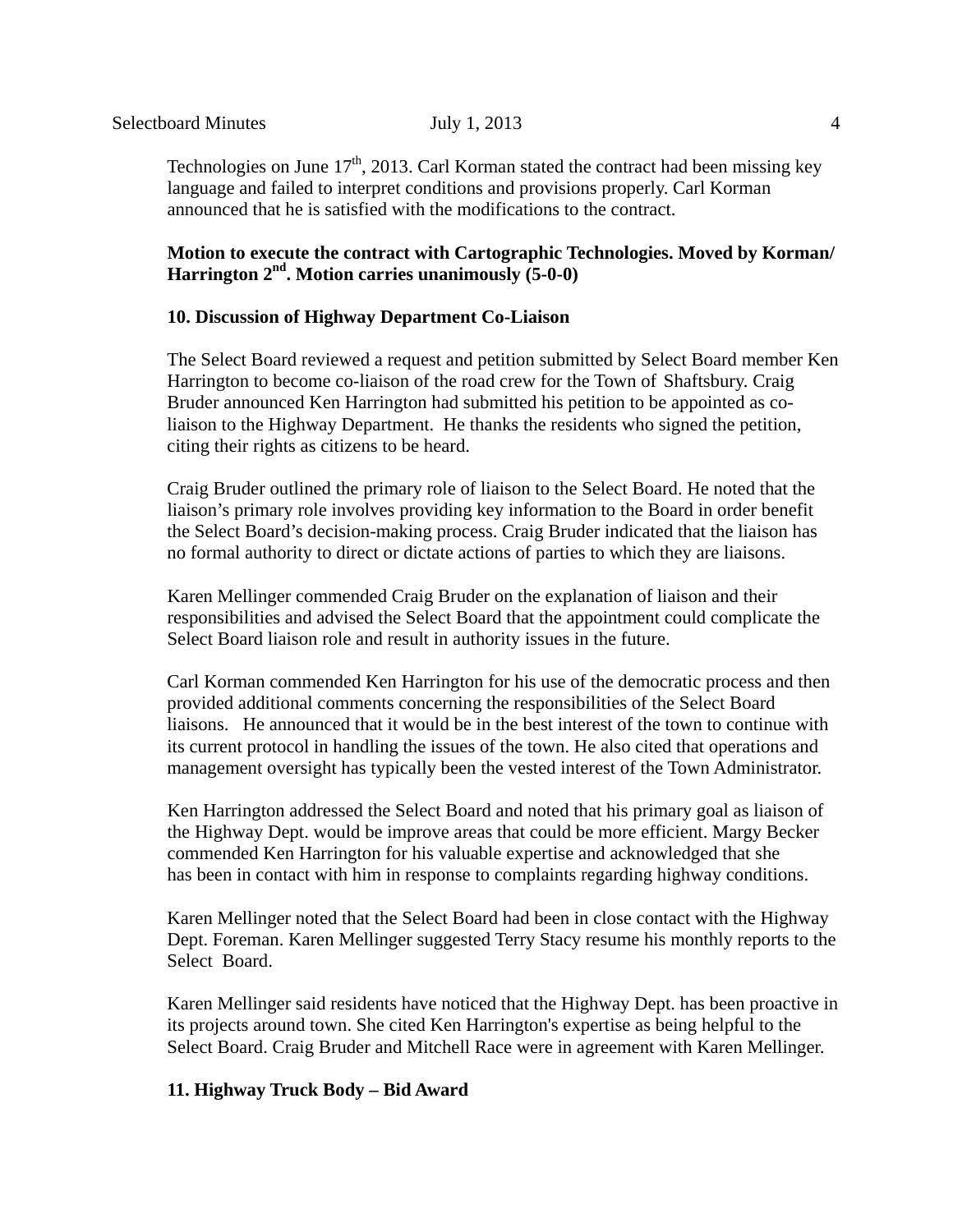The Select Board announced that Lucky's was successful in meeting the requirements of the Select Board for the purchase of a Highway Pickup Truck body. The Select Board noted that Lucky's was the best available bid and that it was under review for approval by the Select Board. Margy Becker announced that there had been a revised bid price of \$23,102 to confirm the purchase.

# **Motion to approve Lucky's bid for a Highway Truck Body in the amount of \$23,102.**  Moved by Mellinger/Race 2<sup>nd</sup> . Motion carries unanimously (5-0-0).

#### **12. Twitchell Hill Drainage**

Margy Becker read aloud a letter from a resident concerned with blacktop that was installed on Twitchell Hill Road. The letter cited issues with rainfall and water runoff which has resulted in dangerous drop offs along the shoulder of the road. Margy Becker noted that she was in contact with Ken Harrington on the issue and that the Town crew has made attempts to correct the issue. The Select Board noted that further construction was being done to remedy the issue and that it is under further review.

 Karen Mellinger noted issues with water runoff on Twitchell Hill has been an ongoing issue and Craig Bruder cited the need for a long-term solution to the problem. The Select Board agreed to investigate the area in question and requested a meeting in the future to discuss observations and suggest solutions.

#### **13. Town Garage status**

Karen Mellinger announced the Garage Committee is currently waiting on cost estimates that are being revised before moving forward. She noted that she was in communication with Bill Fisk about financing options.

Karen Mellinger requested correction of an error on the town website that announced a Garage Committee meeting for July  $3<sup>rd</sup>$ , 2013. It was noted that the meeting was taking place on July 10<sup>th</sup>, 2013. She announced the Garage Committee meets every  $2<sup>nd</sup>$  and  $4<sup>th</sup>$ Wednesday of every month.

 Margy Becker requested the Select Board to make a decision on how to move forward with the application filed with the Development Review Board. Craig Bruder noted it is the intent of the Select Board to work with the DRB to work within the zoning bylaws.

#### **14. Select Board Goals and Meeting schedule**

 Craig Bruder went around the table and offered each Select Board member a chance to speak about goals for upcoming Select Board meetings.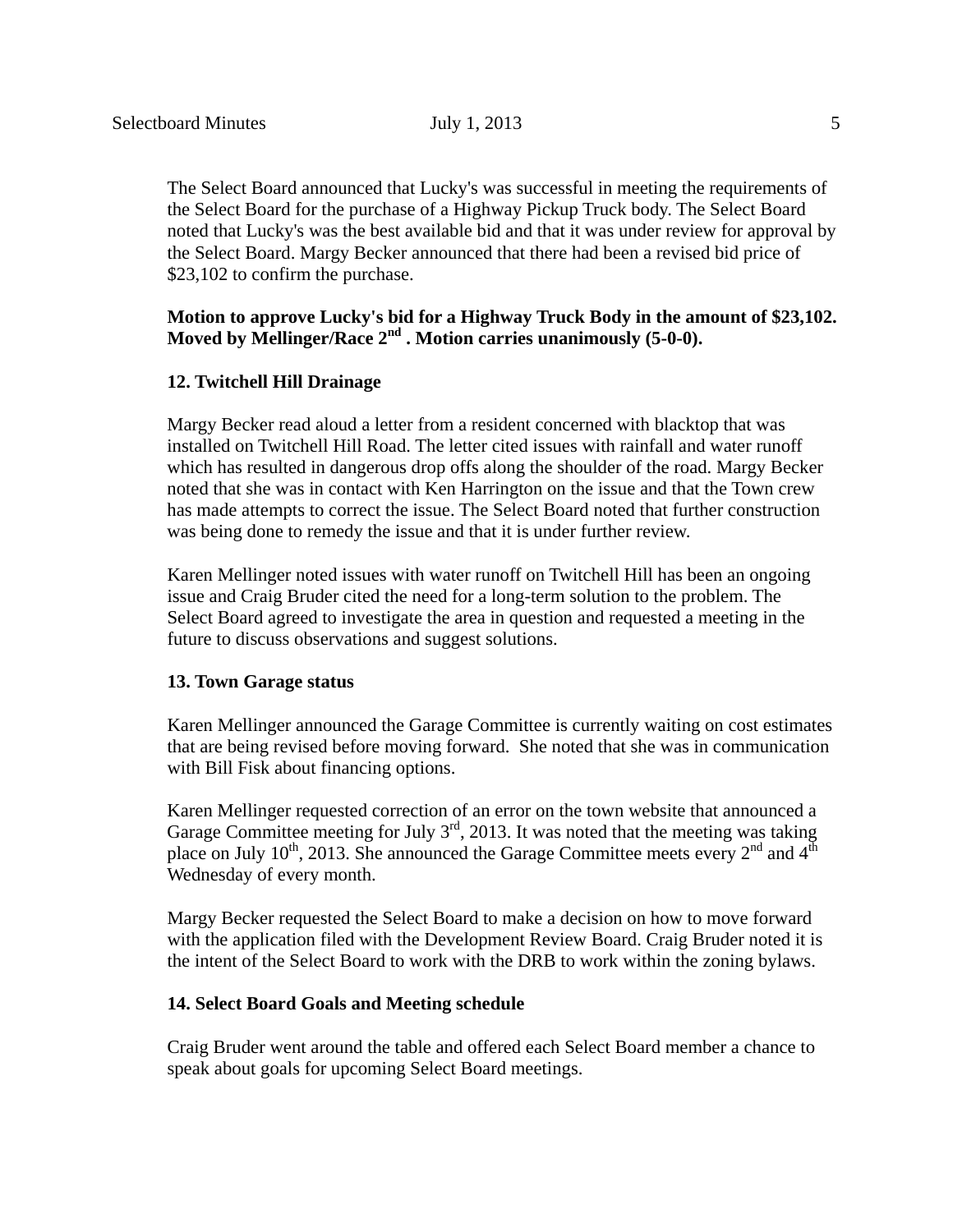Karen Mellinger announced that she went to a dog control workshop to look at dog control ordinances and felt that an update was needed to the town laws involving dogs. Karen Mellinger requested that the Select Board work together to clarify duties of dog control, and in effect figure out the town role of the Constables. A discussion on term limits for these positions should also be included.

Karen Mellinger addressed the lack of an over-weight limit policy in regards to vehicles traveling on the back roads of Shaftsbury. She suggested the Selectboard consider adopting such a policy and requiring over-weight permits.

Carl Korman stated the town garage was of the highest priority. Carl Korman also suggested the implementation of a park attendant. It was noted a grounds mainteneance employee is currently assigned to the Park. It was agreed that a solution to locking the gate to Howard Park at night needs to be identified.

Mitchell Race stated the town official appointment policy was of major importance to him.

Ken Harrington said he wants to be more involved with the Highway Dept. in any capacity. Ken Harrington noted that review of road priorities along with the development of a protocol manual for the Highway Dept. were also priorities of importance. The Select Board noted the Highway crew had already obtained Tanker Endorsements to their CDL licenses.

 Margy Becker noted that upgrades were needed to office equipment, including the Copier/Scanner and the telephone systems. She noted that Cole Hall is in need of interior construction, and it was noted that the FY14 budget year authorizes the drawdown of Cole Hall reserve funds to have the building tended to.

Margy Becker announced that health care reform is underway and is complex. She suggested a special meeting be set to discuss health care options. Discussions would include specific charges, and noted how employees get to buy plans of their particular choice.

Craig Bruder noted Twitchell Hill drainage remains of particular concern. It was agreed that an engineer consultation may be helpful.

#### **15. Administrator report**

 Margy Becker announced that Louis Ennis provided a bid in the amount of \$13,000 for the purchase of a 2002 Ford pickup truck currently being sold by the town of Shaftsbury.